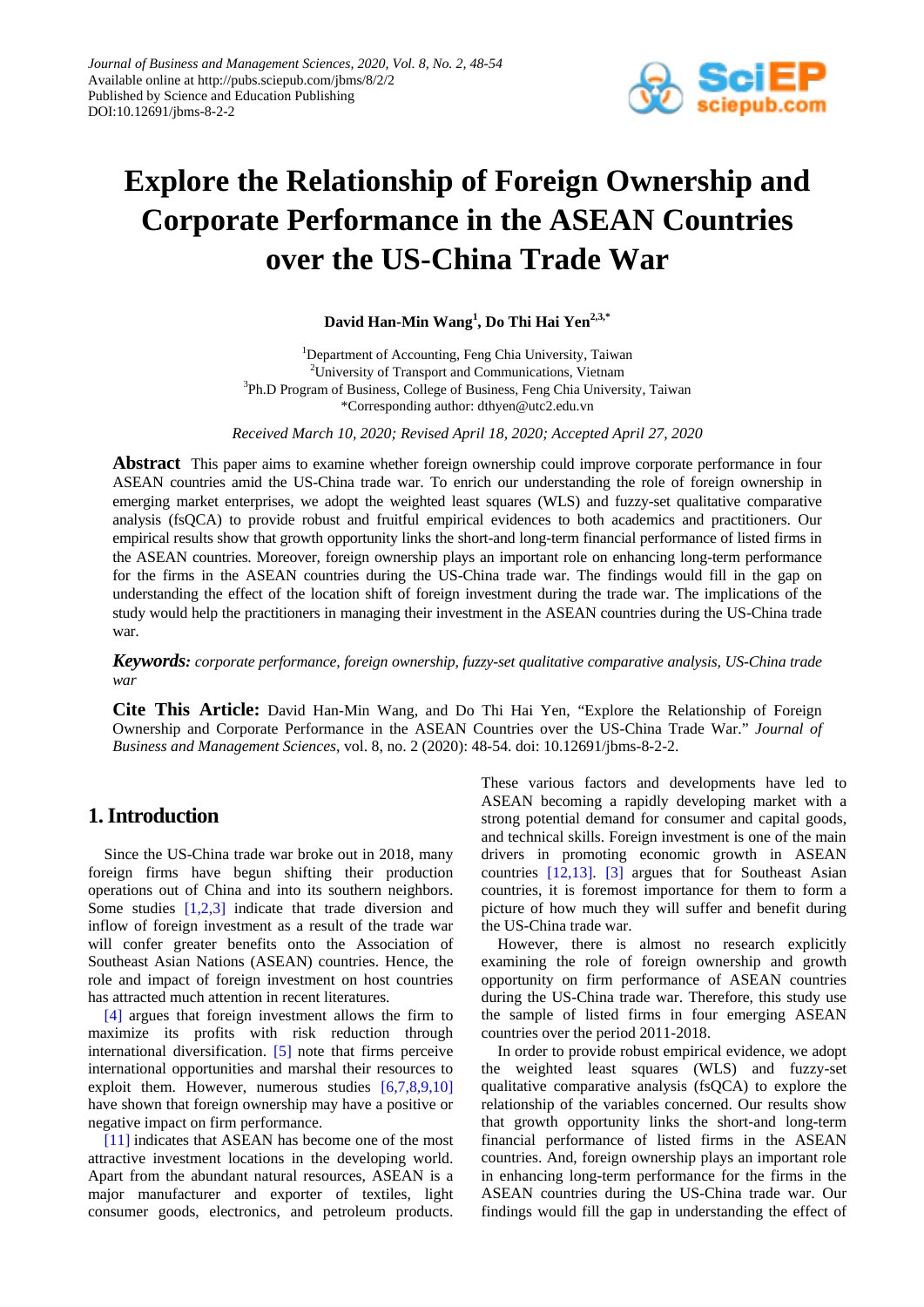the location shift of foreign investment during the trade war. And the implications of the results from the qualitative model provides a useful linkage between researchers and practitioners.

The rest of the paper is organized as follows: Section 2 reviews the related literature on foreign ownership, growth opportunity, and firm performance. Section 3 describes the dataset and the methodology used in the empirical tests. Section 4 discusses the main findings. Section 5 concludes and presents the limitations of this paper.

#### **2. Literature Review**

Based on internalization theory [\[14,15\],](#page-5-7) the parent company provides intangible assets such as technology and management to its foreign affiliates [\[16\].](#page-5-8) [\[17\]](#page-5-9) note that the foreign investment could increase firms' financial performance through their affiliates abroad.

[\[18\]](#page-5-10) show that foreign investment could improve operational efficiency by paying higher salary to workers in host countries. [\[19,20\]](#page-5-11) assert that concentrated ownership leading in multinational enterprise (MNE) subsidiaries can enhance operational performance than domestic firms. [\[21\]](#page-5-12) find that foreign capital determines the effectiveness productivity in combination with other factors in India. [\[22\]](#page-5-13) conclude that firms with more than 50% foreign ownership can earn more profits than other foreign holdings and domestic firms. [\[6,23\]](#page-5-3) evidence that there is a positive relationship between foreign investment and firm performance.

Even though several studies indicate the necessity of foreign capital to improve the business efficiency, there are still some conflicting findings were given. [\[24\]](#page-5-14) show that foreign firms in the US have lower profits than domestic firms. [\[8\]](#page-5-15) finds that foreign corporations do not outperform domestic firms in Bulgaria and Romania. [\[25\]](#page-5-16) argue that the level of foreign capital is not related to firm productivity. [\[26\]](#page-5-17) confirm a negative relationship between foreign investment and firm productivity in Italy. [\[9,27\]](#page-5-18) argue that there is no relationship between foreign ownership and firm performance.

Regarding previous studies on examining the relationship between foreign investment and firm performance, [\[16\]](#page-5-8) propose that the findings in literature may not apply to emerging markets. Especially under the event of the US-China trade war, foreign firms in China have shifted their operations to the ASEAN countries but little research has explored the impact of foreign ownership on firm performance in these countries. Therefore, this study proposes a testable hypothesis as follows:

*Hypothesis 1:* Foreign ownership has a positive effect on firm performance in the ASEAN countries during the US-China trade war.

Although China remains the goliath of global manufacturing in the world, foreign investors are increasingly turning their gaze southward to the emerging markets in the ASEAN. The shifts of foreign investment away from China towards the ASEAN during the trade war represent the existence of growth opportunities in the firms of ASEAN countries.

[\[28\]](#page-5-19) argue that when the firm has outstanding debt risks and managers act to maximize equity value instead of firm value, managers have the incentive to invest growth opportunity. This invention will affect firm performance. [\[29\]](#page-5-20) find that firms acquired by foreigners have higher total factor productivity growth than those without foreign partnerships. [\[30\]](#page-5-21) ascertain that firm performance is stronger for high growth opportunity firms. [\[31\]](#page-5-22) emphasizes that the existence of growth opportunity can lead to profitable investment projects, which will positively affect firm performance. [\[32\]](#page-5-23) assert that growth opportunity has a moderator effect on firm value. [\[33\]](#page-5-24) confirm the positive role of growth opportunity in firm performance during the US-China trade war. Based on the arguments of extant literature, we could establish the second testable hypothesis as follows:

*Hypothesis 2:* The growth opportunity has a positive effect on firm performance in the ASEAN countries during the US-China trade war.

#### **3. Data and Methodology**

This study used data collected from Thomson Reuters Datastream Databank covering the period 2011-2018. The sample includes listed firms in the four ASEAN countries, including Vietnam, Indonesia, Malaysia, Thailand, which are developing and fast-growing countries [\[34\].](#page-5-25) After removing all missing values and outliers, we ended up with the total number of 7,806 observations.

Following previous studies, firm performance is measured in different ways. [\[6,23,35,36\]](#page-5-3) use Return on Assets (ROA), Return on Equity (ROE) and Tobin's Q as the measures of firm financial performance. While Tobin's Q ratio has been extensively used as a proxy for operating performance in the long run [\[35,37\],](#page-5-26) [\[38,39\]](#page-6-0) suggest that ROE can be used as a proxy for short-term performance. Likewise, [\[40,41,42\]](#page-6-1) confirm that ROA are often used to measure short-term performance.

Considering the factors affecting long-term firm performance, three control variables are included in our research models. [\[43\]](#page-6-2) recognize that firm size (SIZE) may have an impact on firm value which signals future performance. [\[44\]](#page-6-3) posits that high profits are expected in large firms caused by economies of scale. Besides, [\[45\]](#page-6-4) report that firm listed age (AGE) has a significant correlation to firm performance. The longer firms are listed on the stock exchange, the more proven experiences in attracting and using capital efficiently. Finally, [\[28\]](#page-5-19) elicit that leverage (LEV) could help managers avoid engaging investment without high profit.

This study uses two methods to examine the relationship of foreign ownership and firm performance during the US-China trade war. We use the Weighted Least Squares (WLS), instead of Ordinary Least Squares (OLS), to estimate regression models to avoid the problem of heteroscedasticity. Besides, we also adopt the fuzzy-set qualitative comparative analysis (fsQCA) to examine the relationship. While normal quantitative analysis methods (such as ANOVA, SEM) treat variables independently and separately, fsQCA makes conditions combine with each other, or causal recipes, incorporates ingredients conditions to results [\[46\].](#page-6-5) [\[47,48\]](#page-6-6) demonstrate that fsQCA is suitable for range of studies due to same conclusions for both small and large sample.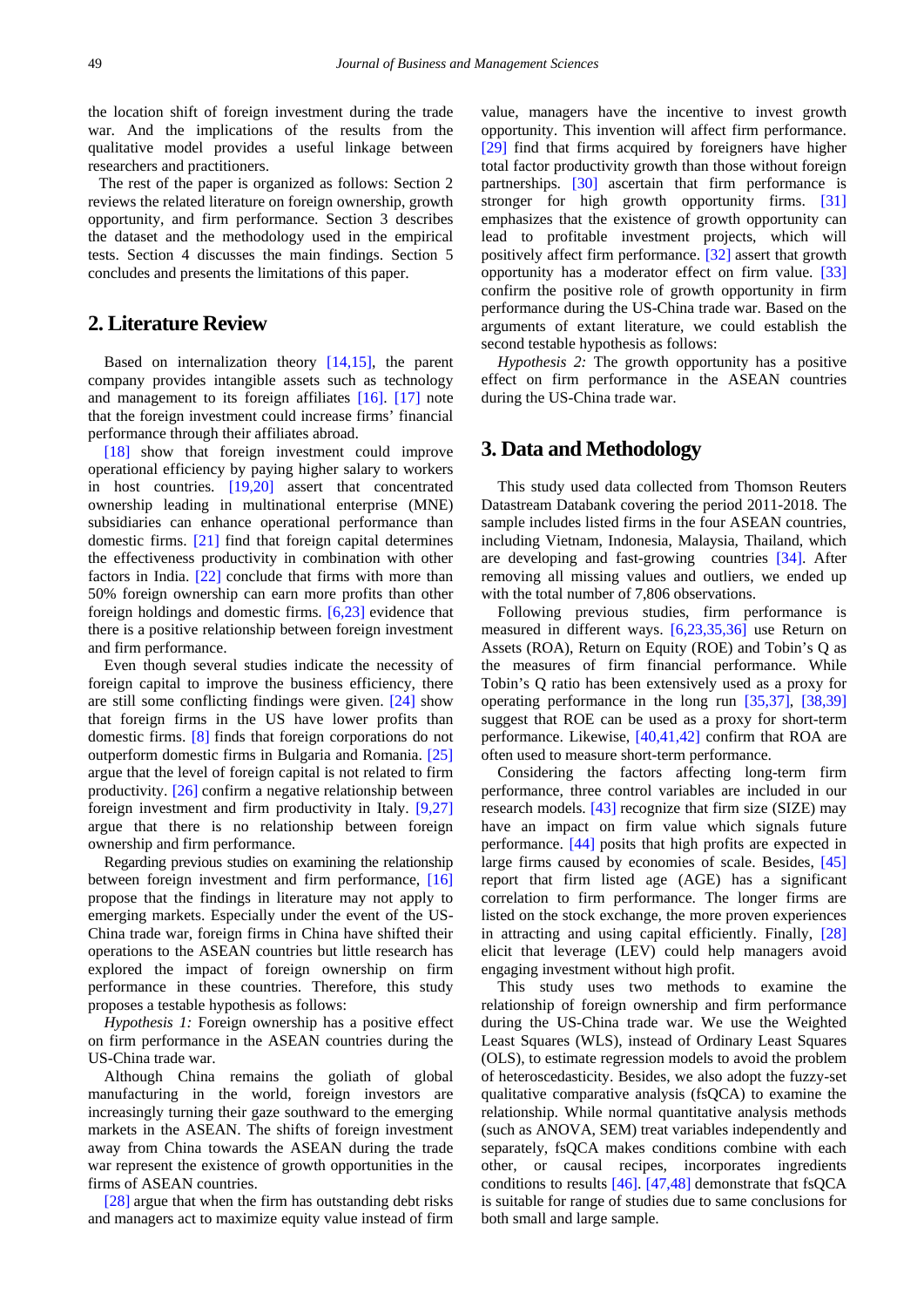The descriptive for the model variables are presented in [Table 1.](#page-2-0) To test Hypothesis 1 and 2 conjecture the correlation among foreign ownership, growth opportunity and firm performance, two regression models by using different proxies for short-term performance are constructed as below:

$$
\text{Tobin's } Q_{i,t} = \alpha_0 \text{FO}_{i,t} + \alpha_1 \text{ROA}_{i,t} + \alpha_2 \text{MTBV}_{i,t} + \alpha_3 \text{SIZE}_{i,t} + \alpha_4 \text{AGE}_{i,t} + \alpha_5 \text{LEV}_{i,t} + \epsilon_{i,t} \tag{1}
$$

$$
\text{Tobin's } Q_{i,t} = \alpha_0 \text{FO}_{i,t} + \alpha_1 \text{ROE}_{i,t} + \alpha_2 \text{MTBV}_{i,t} + \alpha_3 \text{SIZE}_{i,t} + \alpha_4 \text{AGE}_{i,t} + \alpha_5 \text{LEV}_{i,t} + \epsilon_{i,t}.\tag{2}
$$

**Table 1. Description of Variables/Causal Conditions**

<span id="page-2-0"></span>

| <b>Condition</b>            | <b>Description</b>                                                                                                  |
|-----------------------------|---------------------------------------------------------------------------------------------------------------------|
| Tobin's O                   | is measured by year-end value of market capitalization/book value of total assets, represents long-term performance |
| Foreign ownership (FO)      | the percentage of strategic share holdings of 5 percent or more held in a country outside that of the issuer        |
| Return on assets (ROA)      | is calculated by the result of net income over total assets, represents short-term performance                      |
| Return on equity (ROE)      | is measured by the result of net income over total equity represents short-term performance                         |
| Market to book value (MTBV) | the market value of equity divided by its book value, represents growth opportunity                                 |
| Firm size (SIZE)            | the logarithm of firm's assets                                                                                      |
| Firm age (AGE)              | the natural logarithm of the number of years between the observation year and the firm's year of listing            |
| Leverage (LEV)              | the ratio of the total debts to its total assets                                                                    |

#### **4. Empirical Results**

[Table 2](#page-2-1) reports the descriptive statistics of the variables for the sample firms in Vietnam, Indonesia, Malaysia and Thailand during the 2011-2018 period. The table discloses that the means of all variables are positive. Among them, Indonesia has the highest mean of foreign ownership ratio (0.304). The high level of foreign investment in Indonesia can be explained by the inward flows of foreign investment achieved an impressive increase 460% from 2016 to 22 million US\$ in 2018 [\[49\].](#page-6-7) Besides, Vietnam is the only country with all sample firms carrying positive values of return on assets and return on equity ratios (min ROA =  $0.007$ , min ROE =  $0.000$ ). The foreign investment of Vietnam has steadily increased over the years due to the advantages of integrated economy, political stability and safe environment for investors.

| Table 2. Descriptive Statistics for Four ASEAN Countries 2011-2018 |  |  |
|--------------------------------------------------------------------|--|--|
|--------------------------------------------------------------------|--|--|

<span id="page-2-1"></span>

| <b>Variable</b>           | Mean  | <b>Std.Dev</b> | Min      | Median | Max   |
|---------------------------|-------|----------------|----------|--------|-------|
| <b>Vietnam</b>            |       |                |          |        |       |
| Tobin's Q                 | 0.768 | 0.330          | 0.313    | 0.712  | 1.608 |
| Foreign ownership (FO)    | 0.034 | 0.073          | 0.000    | 0.000  | 0.260 |
| Return on assets (ROA)    | 0.078 | 0.051          | 0.007    | 0.069  | 0.197 |
| Return on equity (ROE)    | 0.137 | 0.098          | 0.000    | 0.123. | 0.351 |
| Growth opportunity (MTBV) | 1.083 | 0.661          | 0.360    | 0.890  | 2.800 |
| Firm size (SIZE)          | 4.718 | 0.596          | 3.746    | 4.659  | 5.927 |
| Firm age (AGE)            | 0.751 | 0.207          | 0.301    | 0.778  | 1.041 |
| Leverage (LEV)            | 0.276 | 0.186          | 0.000    | 0.275  | 0.589 |
| <b>Indonesia</b>          |       |                |          |        |       |
| Tobin's Q                 | 1.192 | 0.987          | 0.270    | 0.821  | 4.132 |
| Foreign ownership (FO)    | 0.304 | 0.306          | 0.000    | 0.240  | 0.870 |
| Return on assets (ROA)    | 0.062 | 0.064          | $-0.044$ | 0.050  | 0.215 |
| Return on equity (ROE)    | 0.098 | 0.129          | $-0.176$ | 0.095  | 0.351 |
| Growth opportunity (MTBV) | 2.082 | 1.995          | 0.300    | 1.310  | 7.880 |
| Firm size (SIZE)          | 5.589 | 0.723          | 4.354    | 5.538  | 6.896 |
| Firm age (AGE)            | 1.150 | 0.256          | 0.602    | 1.255  | 1.431 |
| Leverage (LEV)            | 0.225 | 0.175          | 0.000    | 0.201  | 0.560 |
| Malaysia                  |       |                |          |        |       |
| Tobin's Q                 | 0.981 | 0.651          | 0.303    | 0.769  | 2.830 |
| Foreign ownership (FO)    | 0.074 | 0.148          | 0.000    | 0.000  | 0.510 |
| Return on assets (ROA)    | 0.054 | 0.058          | $-0.067$ | 0.051  | 0.179 |
| Return on equity (ROE)    | 0.080 | 0.102          | $-0.146$ | 0.079  | 0.288 |
| Growth opportunity (MTBV) | 1.345 | 1.083          | 0.320    | 0.980  | 4.550 |
| Firm size (SIZE)          | 5.299 | 0.672          | 4.238    | 5.201  | 6.723 |
| Firm age (AGE)            | 1.183 | 0.224          | 0.699    | 1.230  | 1.491 |
| Leverage (LEV)            | 0.179 | 0.146          | 0.000    | 0.151  | 0.475 |
| <b>Thailand</b>           |       |                |          |        |       |
| Tobin's Q                 | 1.245 | 0.782          | 0.371    | 0.986  | 3.406 |
| Foreign ownership (FO)    | 0.035 | 0.093          | 0.000    | 0.000  | 0.350 |
| Return on assets (ROA)    | 0.059 | 0.057          | $-0.049$ | 0.054  | 0.179 |
| Return on equity (ROE)    | 0.103 | 0.123          | $-0.171$ | 0.105  | 0.341 |
| Growth opportunity (MTBV) | 2.093 | 1.718          | 0.450    | 1.480  | 7.030 |
| Firm size (SIZE)          | 5.533 | 0.785          | 4.363    | 5.441  | 7.082 |
| Firm age (AGE)            | 1.235 | 0.199          | 0.778    | 1.301  | 1.462 |
| Leverage (LEV)            | 0.256 | 0.186          | 0.000    | 0.260  | 0.579 |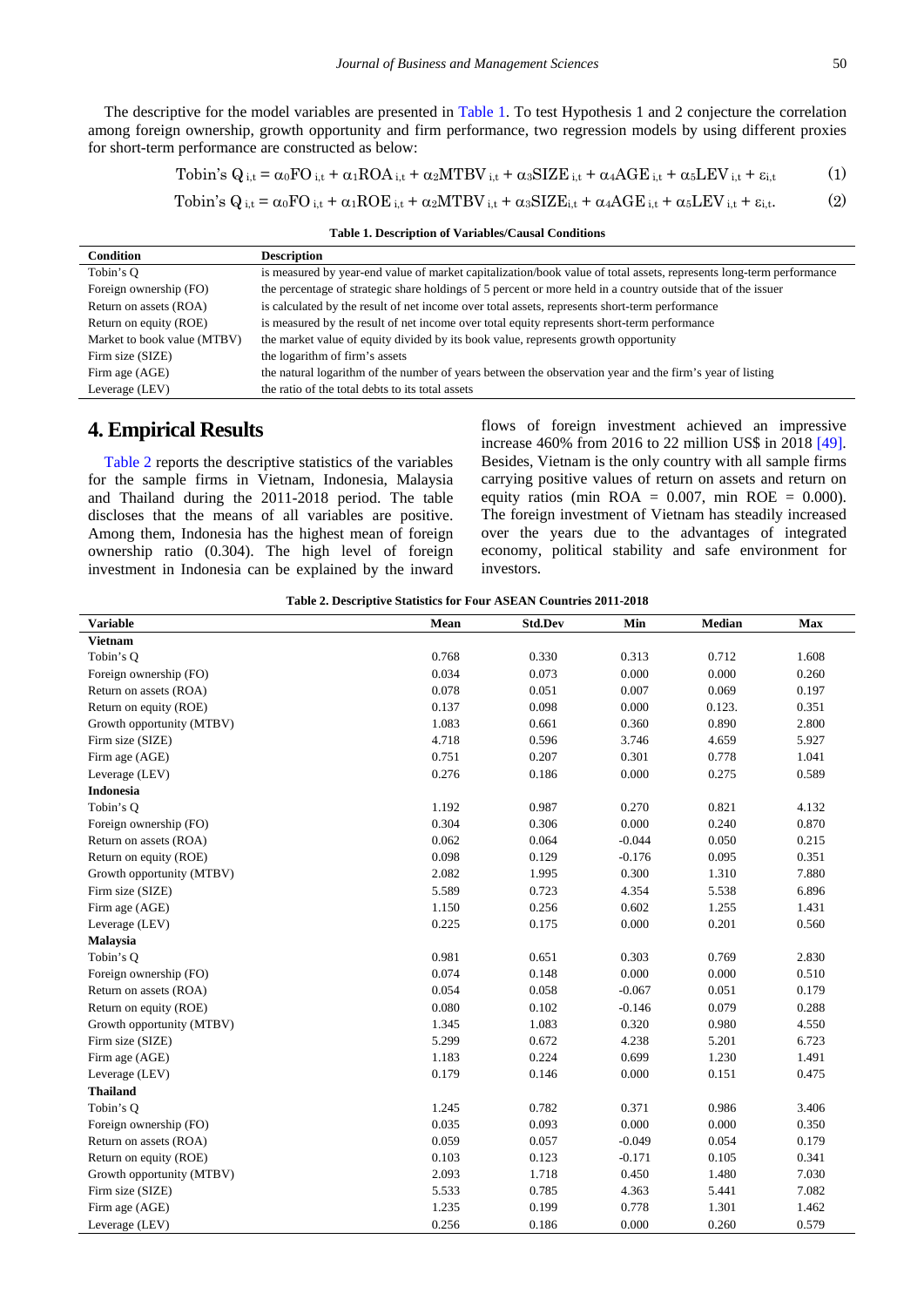This study calculates Variance Inflation Factor (VIF) to test multicollinearity among the variables used in the four ASEAN countries. The values of VIF for variables are less than 10 which means that there is no multicollinearity present in our research [\[50\].](#page-6-8)

#### **4.1. Weighted Least Square (WLS) results**

This paper uses WLS to examine the relationship between foreign ownership (FO) and long-term performance (Tobin's Q) in four ASEAN countries. Since [\[51\]](#page-6-9) suggest that the required sample size in multiple regression should be equal or more than  $50 + 8*$ m (m - the number of independent variables), so sample size of all four ASEAN countries are accepted for WLS method.

[Table 3](#page-3-0) and [Table 4](#page-3-1) present the regression results for both ROA and ROE and indicates that foreign investment has no relation with long-run performance under the trade war. The return on assets and the return on equity positively affects the long-term performance in most cases. [Table 4](#page-3-1) also supports our expectation that growth opportunity has a positive impact on long-term business performance amid the trade war.

The results of WLS regression for two proxy variables of short-term performance (ROA and ROE), in general, propose similar findings that growth opportunity positively affects long-term performance during two time periods and foreign ownership is not significantly related to long-term performance after the trade war.

## **4.2. Fuzzy set Qualitative Comparative Analysis (fsQCA) results**

This paper additionally adopts fsQCA method to reexamine the relationship between foreign ownership and long-term performance amid the trade war. FsQCA allows the combination of independent variables as conditions to produce results that affect the dependent variable. Consequently, this method provides logically possible causal recipes on long-term performance to overcome the limitations of quantitative methods [\[52\].](#page-6-10)

[Table 5](#page-4-0) and [Table 6](#page-4-1) provide causal configurations that lead to long-term performance from parsimonious solutions. This research examine necessity and suffciency conditions using fsQCA [\[47\].](#page-6-6)

In fsQCA method, we can evaluate the useful of solutions depends on two parameters (consistency and raw coverage). Consistency threshold is above 0.75 means that condition are sufficient for the outcome [\[53\].](#page-6-11) Conditions which consistency threshold exceed of 0.9 indicate necessary conditions and could be considered as strong subsets of the outcome [\[54\].](#page-6-12) [\[55\]](#page-6-13) states that consistency is similar to coefficient of correlation and represents the solution's sufficiency, while coverage is similar the coefficient of determination  $(R^2)$  [\[56\].](#page-6-14) In other words, consistency is the same as the level of agreement between cases in describing the target outcome, coverage shows how importance empirical relevance is and a combination might have a small raw coverag[e \[54,57\].](#page-6-12)

**Table 3. Regression Analysis of Foreign Ownership and Long-term Performance (Short-term Performance: ROA)**

<span id="page-3-0"></span>

|                           |            | <b>Vietnam</b> |            | <b>Indonesia</b> |             | <b>Malaysia</b> | <b>Thailand</b> |             |
|---------------------------|------------|----------------|------------|------------------|-------------|-----------------|-----------------|-------------|
| <b>Variable</b>           | 2011-2017  | 2018           | 2011-2017  | 2018             | 2011-2017   | 2018            | 2011-2017       | 2018        |
| Foreign ownership (FO)    | $0.292***$ | 0.221          | $0.098***$ | $-0.011$         | $0.038+$    | $-0.092$        | $-0.471***$     | $-0.207$    |
| Return on assets (ROA)    | $1.304***$ | $1.690***$     | $1.751***$ | 1.897 ***        | $0.901***$  | $0.425*$        | $2.142***$      | $3.304***$  |
| Growth opportunity (MTBV) | $0.399***$ | $0.399***$     | $0.414***$ | $0.370***$       | $0.569***$  | $0.543***$      | $0.292***$      | $0.277***$  |
| Firm size (SIZE)          | $0.020**$  | $-0.109**$     | $-0.022+$  | $-0.070**$       | $-0.107***$ | $-0.009$        | $-0.165***$     | $-0.104***$ |
| Firm age (AGE)            | $0.096***$ | $0.434*$       | $-0.075**$ | $-0.026$         | $0.142***$  | 0.062           | $-0.083*$       | $1.014***$  |
| Leverage (LEV)            | $0.530***$ | $0.729***$     | $0.457***$ | $0.360***$       | $0.716***$  | 0.456           | $0.370***$      | 0.053       |
| R-Square                  | 0.828      | 0.750          | 0.673      | 0.711            | 0.768       | 0.799           | 0.412           | 0.433       |
| <b>Adjusted R Square</b>  | 0.827      | 0.739          | 0.671      | 0.699            | 0.767       | 0.795           | 0.410           | 0.420       |
| Prob > F                  | $0.000***$ | $0.000***$     | $0.000***$ | $0.000***$       | $0.000***$  | $0.000***$      | $0.000***$      | $0.000***$  |

Dependent variable: Tobin's Q; + p <0.1; \* p <0.05; \*\* p <0.01; \*\*\* p <0.001.

| Table 4. Regression Analysis of Foreign Ownership and Long-term Performance (Short-term Performance: ROE) |  |  |  |  |  |
|-----------------------------------------------------------------------------------------------------------|--|--|--|--|--|
|-----------------------------------------------------------------------------------------------------------|--|--|--|--|--|

<span id="page-3-1"></span>

| <b>Variable</b>           |            | <b>Vietnam</b> |             | Indonesia  |            | Malaysia   |             | <b>Thailand</b> |  |
|---------------------------|------------|----------------|-------------|------------|------------|------------|-------------|-----------------|--|
|                           | 2011-2017  | 2018           | 2011-2017   | 2018       | 2011-2017  | 2018       | 2011-2017   | 2018            |  |
| Foreign ownership (FO)    | $0.094*$   | 0.018          | $-0.029$    | $-0.134$   | 0.003      | $-0.537$   | $-0.537***$ | $-0.154$        |  |
| Return on equity (ROE)    | 0.004      | $0.269**$      | $0.207**$   | 0.280      | $0.190***$ | $0.197*$   | $1.189***$  | $1.854***$      |  |
| Growth opportunity (MTBV) | $0.472***$ | $0.405***$     | $0.450***$  | $0.387***$ | $0.548***$ | $0.532***$ | $0.264***$  | $0.276***$      |  |
| Firm size (SIZE)          | $-0.018**$ | $-0.099**$     | $-0.070***$ | $-0.017$   | $-0.007$   | 0.011      | $-0.202***$ | $-1.112***$     |  |
| Firm age (AGE)            | $0.030*$   | $0.530***$     | $-0.068*$   | $-0.139$   | $-0.028+$  | $-0.018$   | $0.309***$  | $-0.156$        |  |
| Leverage (LEV)            | 0.502      | $0.456***$     | $0.339***$  | $0.466***$ | $0.576***$ | $0.456***$ | $0.715***$  | $0.472***$      |  |
| R-Square                  | 0.812      | 0.721          | 0.660       | 0.678      | 0.726      | 0.801      | 0.265       | 0.513           |  |
| <b>Adjusted R Square</b>  | 0.811      | 0.710          | 0.658       | 0.666      | 0.725      | 0.797      | 0.263       | 0.502           |  |
| Prob > F                  | $0.000***$ | $0.000***$     | $0.000***$  | $0.000***$ | $0.000***$ | $0.000***$ | $0.000***$  | $0.000***$      |  |

Dependent variable: Tobin's  $Q$ ; + p < 0.1; \* p < 0.05; \*\* p < 0.01; \*\*\* p < 0.001.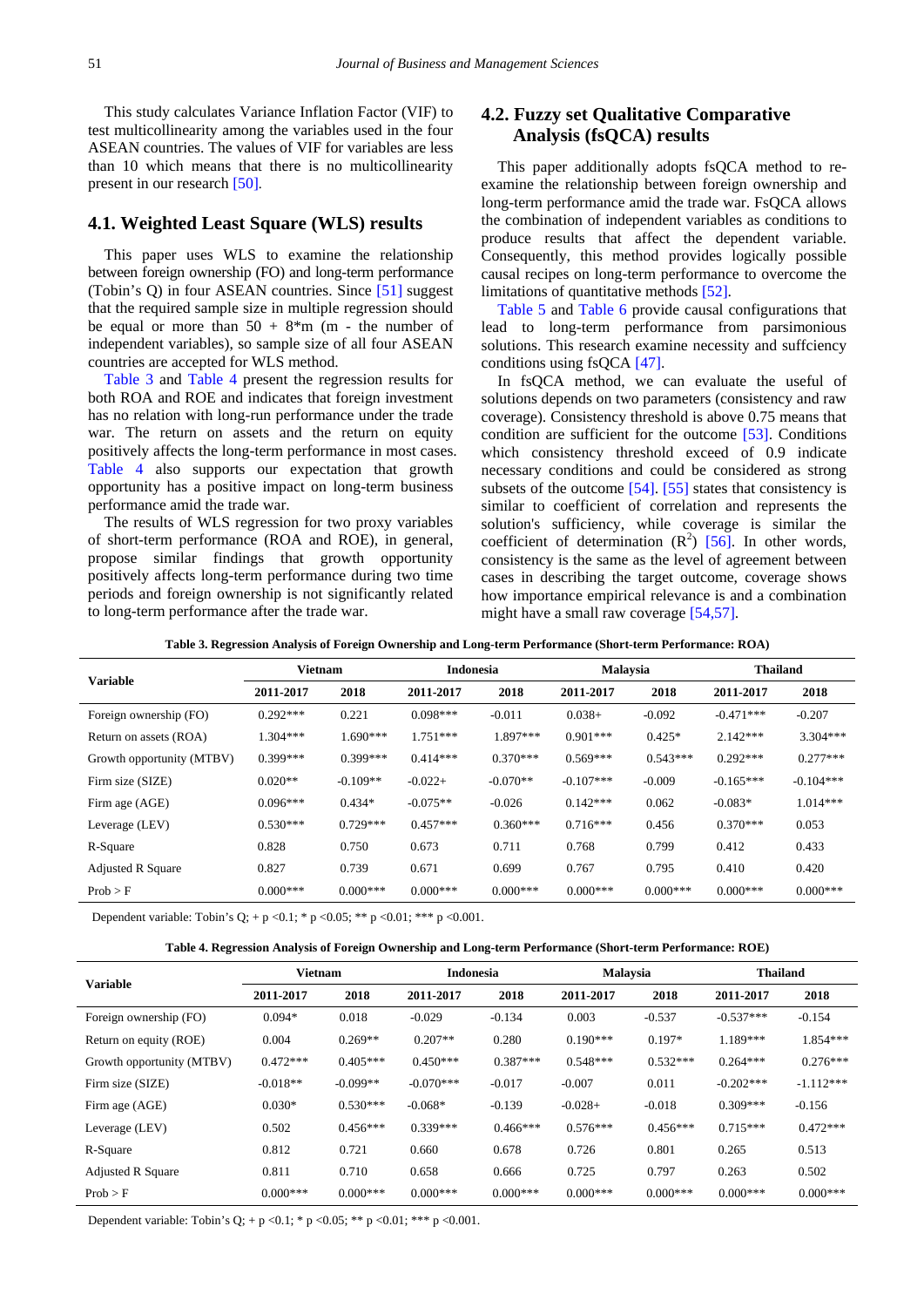| Table 5. Set Membership Findings Using fsQCA with Short-term Performance of ROA |  |  |
|---------------------------------------------------------------------------------|--|--|
|                                                                                 |  |  |

<span id="page-4-0"></span>

| 2011-2017<br>2018 |                                                                                                                                      |                                                    |                                                    |                                                                                                                                    |                                           |                                           |  |  |
|-------------------|--------------------------------------------------------------------------------------------------------------------------------------|----------------------------------------------------|----------------------------------------------------|------------------------------------------------------------------------------------------------------------------------------------|-------------------------------------------|-------------------------------------------|--|--|
| Country           | <b>Causal recipe</b>                                                                                                                 | Raw<br>coverage                                    | <b>Consistency</b>                                 | <b>Causal recipe</b>                                                                                                               | Raw<br>coverage                           | Consistency                               |  |  |
| <b>Vietnam</b>    | $m$ tbv_c<br>fo_c*roa_c*size_c<br>fo_ $c*$ roa_ $c*$ age_ $c$<br>roa_c*age_c*lev_c<br>fo_c*size_c*age_c*lev_c                        | 0.433<br>0.106<br>0.107<br>0.366<br>0.085          | 0.940<br>0.926<br>0.930<br>0.911<br>0.906          | fo c*roa c<br>$m$ tbv_c*lev_c<br>roa_c*mtbv_c*~size_c<br>roa_c*mtbv_c*age_c                                                        | 0.188<br>0.524<br>0.404<br>0.455          | 0.875<br>0.948<br>0.936<br>0.953          |  |  |
| Indonesia         | mtby c*~size c<br>roa c*mtbv c<br>$m$ tbv_c*lev_c<br>$fo_c*$ mtbv $_c*age_c$<br>fo c*roa c*~size c*~age c<br>fo_c*roa_c*~age_c*lev_c | 0.437<br>0.549<br>0.390<br>0.264<br>0.187<br>0.178 | 0.969<br>0.957<br>0.945<br>0.943<br>0.904<br>0.891 | mtby $c^*$ ~size c<br>mtby c*lev c<br>fo_ $c*$ roa_ $c*$ ~age_ $c$<br>roa_c*mtbv_c*age_c<br>fo $c^*$ ~size $c^*$ ~age $c^*$ ~lev c | 0.517<br>0.452<br>0.163<br>0.482<br>0.132 | 0.953<br>0.930<br>0.846<br>0.929<br>0.897 |  |  |
| <b>Malaysia</b>   | mtby c<br>fo c*roa_c*~size_c*lev_c                                                                                                   | 0.633<br>0.100                                     | 0.957<br>0.900                                     | mtby c<br>fo_c*size_c*~age_c*lev_c<br>fo $c^*$ ~size $c^*$ age $c^*$ ~lev c<br>fo_c*roa_c*age_c*~lev_c<br>fo_c*roa_c*~size_c*age_c | 0.748<br>0.089<br>0.097<br>0.102<br>0.099 | 0.953<br>0.890<br>0.928<br>0.893<br>0.906 |  |  |
| <b>Thailand</b>   | mtbv_c*~age_c<br>$m$ tbv_c*~size_c<br>roa c*mtbv c<br>$m$ tbv_c*lev_c<br>fo c*roa c*lev c<br>fo_c*roa_c*size_c*~age_c                | 0.360<br>0.383<br>0.507<br>0.405<br>0.079<br>0.063 | 0.909<br>0.900<br>0.957<br>0.909<br>0.868<br>0.870 | roa c*mtby c<br>mtbv_c*~age_c*lev_c<br>$fo_c*size_c*~age_c$<br>$m$ tbv_c*size_c*~age_c<br>fo_c*~size_c*lev_c                       | 0.647<br>0.376<br>0.062<br>0.319<br>0.059 | 0.923<br>0.910<br>0.818<br>0.909<br>0.863 |  |  |

**Table 6. Set Membership Findings Using fsQCA with Short-term Performance of ROE**

<span id="page-4-1"></span>

|                  |                                                                       |                 |             | 2018                                                  |                 |             |
|------------------|-----------------------------------------------------------------------|-----------------|-------------|-------------------------------------------------------|-----------------|-------------|
| Country          | <b>Causal recipe</b>                                                  | Raw<br>coverage | Consistency | <b>Causal recipe</b>                                  | Raw<br>coverage | Consistency |
|                  |                                                                       |                 |             | $m$ tbv_c*lev_c                                       | 0.524           | 0.948       |
|                  |                                                                       |                 |             | roe_ $c^*$ mtby_ $c^*$ ~size_ $c$                     | 0.389           | 0.918       |
| <b>Vietnam</b>   |                                                                       | 0.609           | 0.921       | mtbv_c*~size_c*age_c                                  | 0.313           | 0.940       |
|                  | $m$ tbv_c<br>$\frac{6-c}{\text{size}}c^* \text{age}_c^* \text{lev}_c$ | 0.086           | 0.905       | fo_ $c*$ roe_ $c*$ ~age_c                             | 0.086           | 0.863       |
|                  |                                                                       |                 |             | roe_c*mtbv_c*age_c                                    | 0.452           | 0.930       |
|                  |                                                                       |                 |             | fo_c*~mtbv_c*~age_c*~lev_c                            | 0.080           | 0.934       |
|                  |                                                                       |                 |             | roe_c*size_c*age_c*~lev_c                             | 0.294           | 0.819       |
|                  | $m$ tbv_c*~size_c                                                     | 0.437           | 0.969       | mtby $c^*$ ~size $c$                                  | 0.517           | 0.953       |
| <b>Indonesia</b> | $fo_c*mtbv_c$                                                         | 0.315           | 0.929       | mtby c*lev c                                          | 0.452           | 0.930       |
|                  | $m$ tbv_ $c$ *age_ $c$                                                | 0.474           | 0.930       | fo $c*$ mtby $c*$ ~age c                              | 0.167           | 0.920       |
|                  | mtby c*lev c                                                          | 0.390           | 0.945       | $\sim$ fo c*mtby c*age c                              | 0.438           | 0.902       |
|                  | fo_c*roe_c*~size_c*~age_c                                             | 0.185           | 0.891       | fo_c*~size_c*~age_c*~lev_c                            | 0.132           | 0.897       |
|                  | fo_c*roe_c*~age_c*lev_c                                               | 0.174           | 0.884       | fo $c*$ roe $c*$ ~age $c*$ lev c                      | 0.126           | 0.884       |
|                  | $m$ tbv_c                                                             | 0.634           | 0.957       | mtby c                                                | 0.750           | 0.953       |
| Malaysia         | fo c*roe_c*~size_c*lev_c                                              | 0.100           | 0.900       | fo_c*size_c*~age_c*lev_c                              | 0.089           | 0.890       |
|                  |                                                                       |                 |             | fo_c*~size_c*age_c*~lev_c                             | 0.097           | 0.928       |
|                  |                                                                       |                 |             | $m$ tbv_c*~age_c*lev_c                                | 0.376           | 0.910       |
|                  |                                                                       |                 |             | $roe_c*mtbv_c*lev_c$                                  | 0.419           | 0.936       |
|                  |                                                                       |                 |             | $\sim$ fo c*mtby c* $\sim$ size c*age c* $\sim$ lev c | 0.263           | 0.911       |
|                  | mtby c                                                                | 0.605           | 0.887       | roe_c*mtbv_c*~age_c                                   | 0.376           | 0.930       |
| <b>Thailand</b>  | fo_c*roe_c*size_c*~age_c                                              | 0.064           | 0.863       | roe_c*mtbv_c*~size_c                                  | 0.383           | 0.953       |
|                  | fo $c^*$ roe $c^*$ size $c^*$ ~age c                                  | 0.056           | 0.928       | fo_ $c^*$ ~age_ $c^*$ lev_c                           | 0.059           | 0.878       |
|                  |                                                                       |                 |             | fo $c^*$ ~size $c^*$ lev c                            | 0.059           | 0.863       |
|                  |                                                                       |                 |             | $fo_c*roe_c*mtbv_c$                                   | 0.094           | 0.916       |
|                  |                                                                       |                 |             | fo_c*mtbv_c*size_c                                    | 0.083           | 0.879       |

[Table 5](#page-4-0) indicates that higher foreign ownership with better short-term performance (ROA) or greater growth opportunity can lead to better long-term performance both before and after the trade war in all four ASEAN countries. Increasing foreign ownership in small firms also can enhance long-term performance in Indonesia, Malaysia, Thailand after the trade war. [Table 6](#page-4-1) displays foreign ownership has important role to long-run performance in four countries in 2018. In addition, [Table 6](#page-4-1) also shows that foreign investment in young firms could improve future performance in all countries under the US-China trade war. Short-term performance (ROE) and growth opportunity contribute to the changes of long-term performance during the period 2011-2018. These findings are similar for both ROA and ROE which support our hypotheses.

Comparing both methods this study adopts, different results relate to long-term performance are provided. The absence of foreign ownership is not a barrier for better long-term performance in WLS results but foreign ownership plays a key role in fsQCA findings. Especially, growth opportunity and short-term performance are also important factors that contribute to long-term firm performance both before and after the trade war.

# **5. Conlusions and limitations**

In summary, this study proposes the argument that foreign ownership provides an additional explanation for long-term firm performance in four ASEAN countries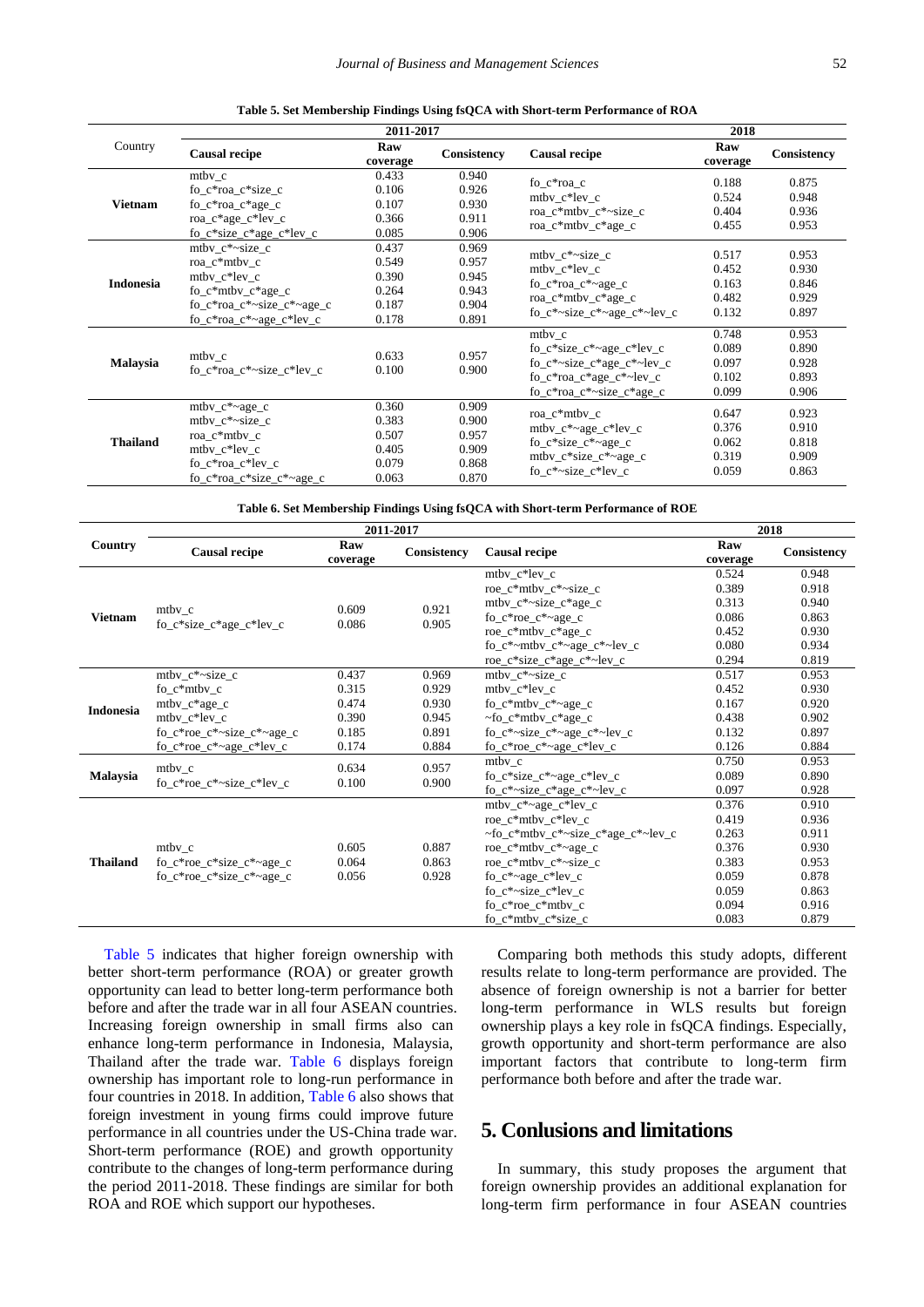amid the US-China trade war. We adopt WLS and fsQCA models to analyze the relationship among these factors. While WLS results show foreign ownership affects longterm firm performance only before the US-China trade war, fsQCA supports that it plays a key role in enhancing firm value in four ASEAN countries both before and after the trade war. Short-term performance of both ROA and ROE potentially impacts future firm performance. Growth ability is also a remarkable factor for investors to consider and ensure the profitability in their long-run investments.

As our findings, fsQCA offers a deeper understanding of what drives the long-term performance for the firms in the ASEAN region during the trade war. By overcoming the limitations of traditional regression methods, fsQCA shows that foreign ownership is an important factor which affects firm value in the ASEAN countries. Moreover, fsQCA allows us to analyze the effect of combination factors related to long-term firm performance. Practitioners can consider different combinations of factors in fostering firm value.

This research has some limitations. The sample listed firms includes only four developing countries in the ASEAN (Vietnam, Indonesia, Malaysia and Thailand). Therefore, our findings may not be valid for all ASEAN and other developed countries. The future research could expand the samples to other ASEAN countries. Besides that, only one year after the US-China trade war is avalable for analysis. Likewise, potential studies could examine datasets with longer periods after the trade war to test these concerns.

#### **References**

- <span id="page-5-0"></span>[1] Abiad, A., Baris, K., Bernabe, J. A., Bertulfo, D. J., Camingue, S., Feliciano, P. N., Mariasingham, M. J. and MercerBlackman, V. (2018). The Impact of Trade Conflict on Developing Asia. *Asian Development Bank Economics Working Paper Series*, (566).
- [2] Cali, M. 2018. The Impact of the US-China Trade War on East Asia, October 16. Retrieved from https://voxeu. org/article/impactus-china-trade-war-east-asia.
- <span id="page-5-6"></span>[3] Moeller, J.O. (2018). U.S-China Trade War: Opportunities and Risks for Southeast Asia. *ISEAS Yusof Ishak Institute*, 2018 (64), 1-7.
- <span id="page-5-1"></span>[4] Rugman, A. (1976). Risk Reduction by International Diversification. *Journal of International Business Studies*, 7, 75-80.
- <span id="page-5-2"></span>[5] Ibrahim, A.B. and Ellis, W. (2002). *Entrepreneurship and Small Business Management: Text, Readings and Cases*, 4th ed., Kendall ‐Hunt Publishing Company, Dubuque, IA.
- <span id="page-5-3"></span>[6] Aydin, N., Sayim, M. and Yalaman, A. (2007). Foreign ownership and firm performance: Evidence from Turkey. *International Research Journal of Finance and Economics*, 11(11), 103-111.
- [7] Gurbuz, A. O. and Aybars, A. (2010). The impact of foreign ownership on firm performance, evidence from an emerging market: Turkey. *American Journal of Economics and Business Administration*, 2(4), 350-359.
- <span id="page-5-15"></span>[8] Konings, J. (2001). The Effects of Foreign Direct Investment on Domestic Firm. *Economics of Transition*, 9(3), 619-633.
- <span id="page-5-18"></span>[9] Mihai, I. O. (2012). Foreign owned companies and financial performance. A case study on companies listed on Bucharest Stock Exchange. *Economics and Applied Informatics*, 1(2012), 13-19.
- [10] Phong, N.A., Phu, T.N. and Yen, N.H. (2018). Effect of foreign ownership on firm performance in Vietnam. Proceedings of the Eighteenth *Asia-Pacific Conference on Global Business, Economics, Finance and Social Sciences (AP18Thailand Conference)* ISBN: 978-1-943579-70-9 Bangkok - Thailand, February 16-17, 2018.
- <span id="page-5-4"></span>[11] Bhatt, P.R., 2008. Determinants of Foreign Direct Investment in ASEAN. Foreign Trade Review, 43(3), 21-51.
- <span id="page-5-5"></span>[12] Erdal, L. and Gocer, I. (2014). The effects of foreign direct investment on R&D and innovations: panel data analysis for developing Asian countries. *Procedia - Social and Behavioral Sciences*, 195(1), 749-758.
- [13] Mamun, M.A. and Sohag, K. (2015). Revisiting the dynamic effect of foreign direct investment on economic growth in LDCs. *International Journal of Economic Policy in Emerging Economies*, 8(2), 97-118.
- <span id="page-5-7"></span>[14] Caves, R. (2007). *Multinational Enterprises and Economic Analysis*, Third ed. Cambridge University Press, Cambridge.
- [15] Carney, M., Estrin, S., Liang, Z., Shapiro, D. (2018). Institutional systems, foreign ownership and firm performance: The case of understudied countries. *Journal of World Business*, 54(4), 244-257.
- <span id="page-5-8"></span>[16] Dunning, J. (1981*). International Production and the Multinational Enterprise*. Allen and Unwin, London.
- <span id="page-5-9"></span>[17] Burker, M., Franco, C., Minerva, G.A. (2013). Foreign ownership, firm performance, and the geography of civic capital. *Regional Science and Urban Economics*, 43(2013), 964-984.
- <span id="page-5-10"></span>[18] Globerman, Ries, J.C. and Vertinsky, I. (1994). The economic performance of foreign affiliates in Canada. *The Canadian Journal of Economics*, 27(1), 143-156.
- <span id="page-5-11"></span>[19] Boardman, A.E., Shapiro, D.M. and Vining, A.R. (1997). The role of agency costs in explaining the superior performance of foreign MNE subsidiaries. *International Business Review*, 6(3), 295-317.
- [20] Gugler, K. (1998). Corporate ownership structure in Austria. *Emprica*, 25(1998), 285-307.
- <span id="page-5-12"></span>[21] Blomstrom, M. and Sjoholm, F. (1999). Technology transfer and spillovers: Does local participation with multinationals matter? *European Economic Review*, 43(4-6), 915-923.
- <span id="page-5-13"></span>[22] Chhibber, P.K. and Majumdar, S.K. (1999). Foreign ownership and profitability: Property rights, control and the performance of firms in Indian industry. *The Journal of Law and Economics*, 42(1), 209-238.
- [23] Douma, S., George, R., and Kabir, R. (2006). Foreign and Domestic Ownership, Business Groups and Firm Performance: Evidence from a Large Emerging Market. *Strategic Management Journal*, 27(7), 637-657.
- <span id="page-5-14"></span>[24] Kim, W.S. and Lyn, E. O (1990). FDI Theories and the Performance of Foreign Multinationals Operating in the US. *Journal of International Business Studies*, 21(1), 41-53.
- <span id="page-5-16"></span>[25] Yudaeva, K., Kozlov, K., Melentieva, N. and Ponomareva, N. (2003). Does foreign ownership matter? The Russian experience.*Economic of Transition*, 11(3), 383-409.
- <span id="page-5-17"></span>[26] Benfratello, L. and Sembenelli, A. (2006). Foreign ownership and productivity: is the direction of causality so obivious? *International Journal Industrial Organization*, 24(4), 733-751.
- [27] Aitken, B. J., and Harrison, A. E. (1999). Do domestic firms benefit from direct foreign investment? Evidence from Venezuela. *American Economic Review*, 89(3), 605-618.
- <span id="page-5-19"></span>[28] Jensen, M.C. and Meckling, W.H. (1976). Theory of the firm: Managerial behavior, agency costs, and capital structure. *Journal of Financial Economics*, 3(4), 305-360.
- <span id="page-5-20"></span>[29] Djankov, S. and Hoekman, B. (2000). Foreign investment and productivity growth in Czech enterprises. *The World Bank Economic Review*, 14(1) 49-64.
- <span id="page-5-21"></span>[30] Hutchinson, M. and Zain, M. (2009). Internal audit quality, audit committee independence, growth opportunities and firm performance. Modern Pathology, 7(2), 50-65.
- <span id="page-5-22"></span>[31] Hatem, B.S. (2014). Determinants of firm performance: A comparison of European Countries. *International Journal of Economic and Finance*; 6 (10), 244-249.
- <span id="page-5-23"></span>[32] Abdullah, N.A.I.N., Ali M.M., and Haron, N.H., (2017a). Ownership Structure, firm value, and growth opportunities: Malaysian Evidence. *Journal of Computational and Theoretical Nanoscience*, 23(8), 7378-7382.
- <span id="page-5-24"></span>[33] Wang, D, H-M. and Yen, D.T.H (2020). The roles of foreign ownership and growth opportunity amid the trade war: Evidence from an emerging country. *International Research Journal of Applied Finance*, 11(1), 1-9.
- <span id="page-5-25"></span>[34] Cook, M. (2008). *Banking reform in Southeast Asia, the region's decisive decade* (1st ed.). New York, NY: Rutledge.
- <span id="page-5-26"></span>[35] Kunanoppadol, J. and Pariwatnanont, C. (2012). Original ownership structure, capital structure, and corporate performance of construction material industrial segment in the stock exchange of Thailand. *Journal of Science and Technology*, 31(5), 673-680.